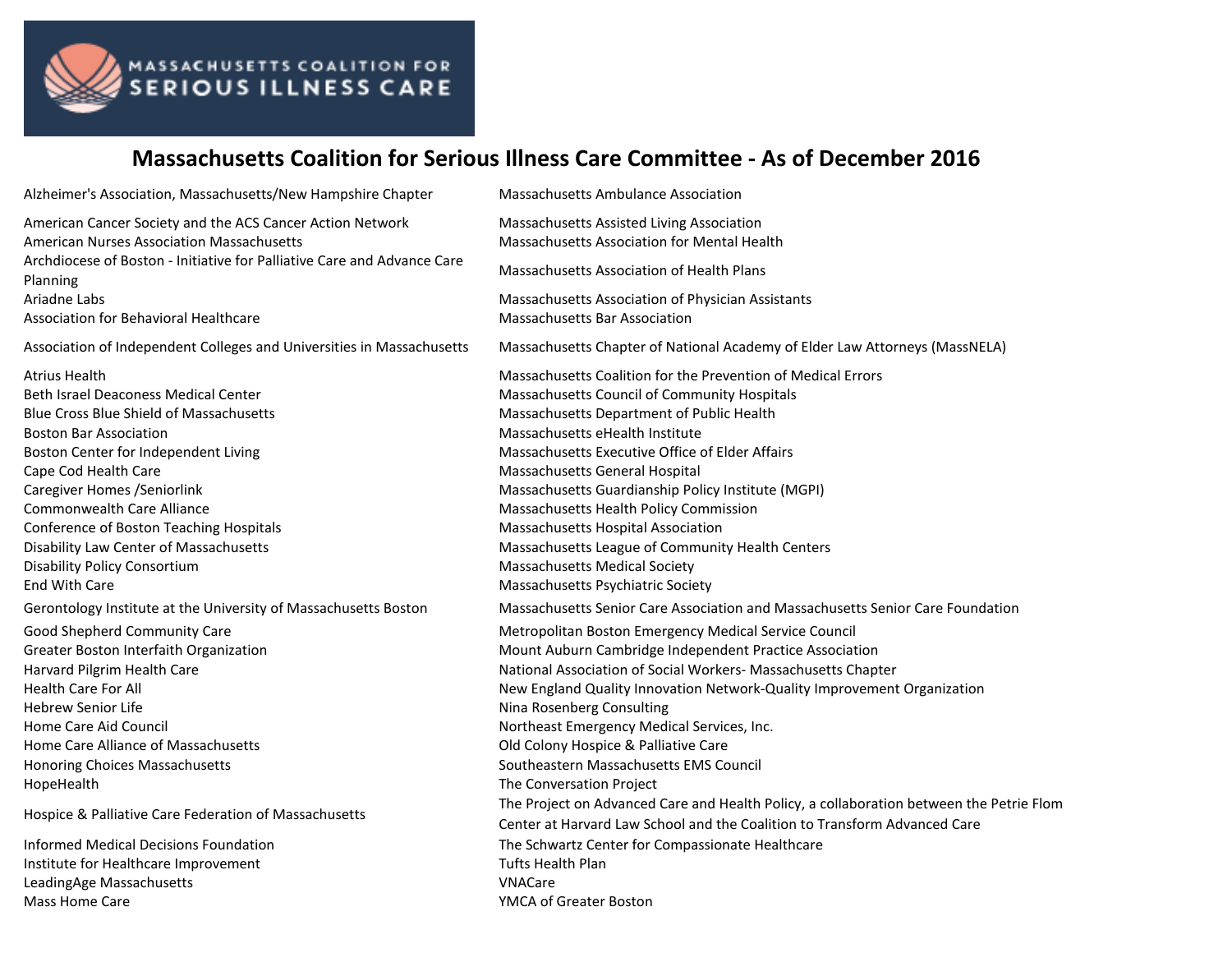

## **Member Commitments**

- 1. As an Honoring Choices Massachusetts Alliance member, the **American Cancer Society**, New England Division has committed to providing its 70 regional forum members with educational materials and programs to enhance the knowledge and skills of their 20 care providers and staff.
- 2. The **American Nurses Association Massachusetts** makes the following commitment:
	- a. On October 4, 2016 Curry College School of Nursing will host a discussion event for all 800 students, 90 full and part time faculty, and all nurses from Milton Hospital at Curry to review the aims of the Coalition and to share stories that will encourage all to have the conversations, identify proxies and learn more about how to share our work with their patients and their families.
	- b. The leaders from ANA MA will also encourage all of the Massachusetts schools of nursing to do the same.
	- c. They will also share the Coalition's work with all 122,000 RNs in the state and are eager to share this work at their November 4th Wellness event.
- 3. By 2017, **Ariadne Labs** pledges to improve training and systems of care to assure that at least 30,000 patients in Massachusetts have clinicians who provide more, earlier, and better goals of care conversations.
- 4. **The Association of Independent Colleges and Universities in Massachusetts** commits to bringing together senior leaders from member health sciences schools by the end of 2016 to explore opportunities to increase advance care planning training and education for clinicians across the Commonwealth.
- 5. As an Honoring Choices Massachusetts Alliance member, **Atrius Health** has committed to providing its 30 practice groups with educational materials and programs to enhance the knowledge and skills of their 50 care providers and staff.
- 6. **Beth Israel Deaconess Medical Center (BIDMC)** shares the Coalition's goal to ensure that everyone in Massachusetts receives health care that honors their goals, values, and preferences. BIDMC has been working on a number of projects to further that goal and will make additional commitments as described below.
	- BIDMC's primary care practice (Health Care Associates) serves approximately 42,000 patients each year. Over the last 2+ years, we have developed a process to help patients designate a health care agent, properly complete the health care proxy form, and ensure the information is accurately captured in the electronic medical record. A pilot project in one area of the clinic refined this process which has now spread to all areas of the clinic. Data show that in the area doing this work for the longest, the percentage of patients who have completed a HCP form has increased from 39% in the summer of 2014 to above 80% by October 2016. **We commit to increasing that percentage to 95% by June 2017. In the remaining areas we commit to significantly increase the percentage of patients who have completed a HCP form by June 2017.**
	- To more formally and scientifically learn from our efforts described above, **BIDMC commits to conduct an IRB-approved study to describe** the process and evaluate its effectiveness. In addition to seeking publication of the study, **BIDMC will share its findings with any Coalition members who are interested**.
	- **BIDMC also commits to conduct an IRB-approved study** of the healthcare proxy forms stored in its electronic medical record system to determine the associations between patient and health-system factors and the likelihood that the completed form is both legally enforceable (e.g., signed by two witnesses, neither of whom are the named agent, etc.) and completed with sufficient information to be useful to medical providers. In addition to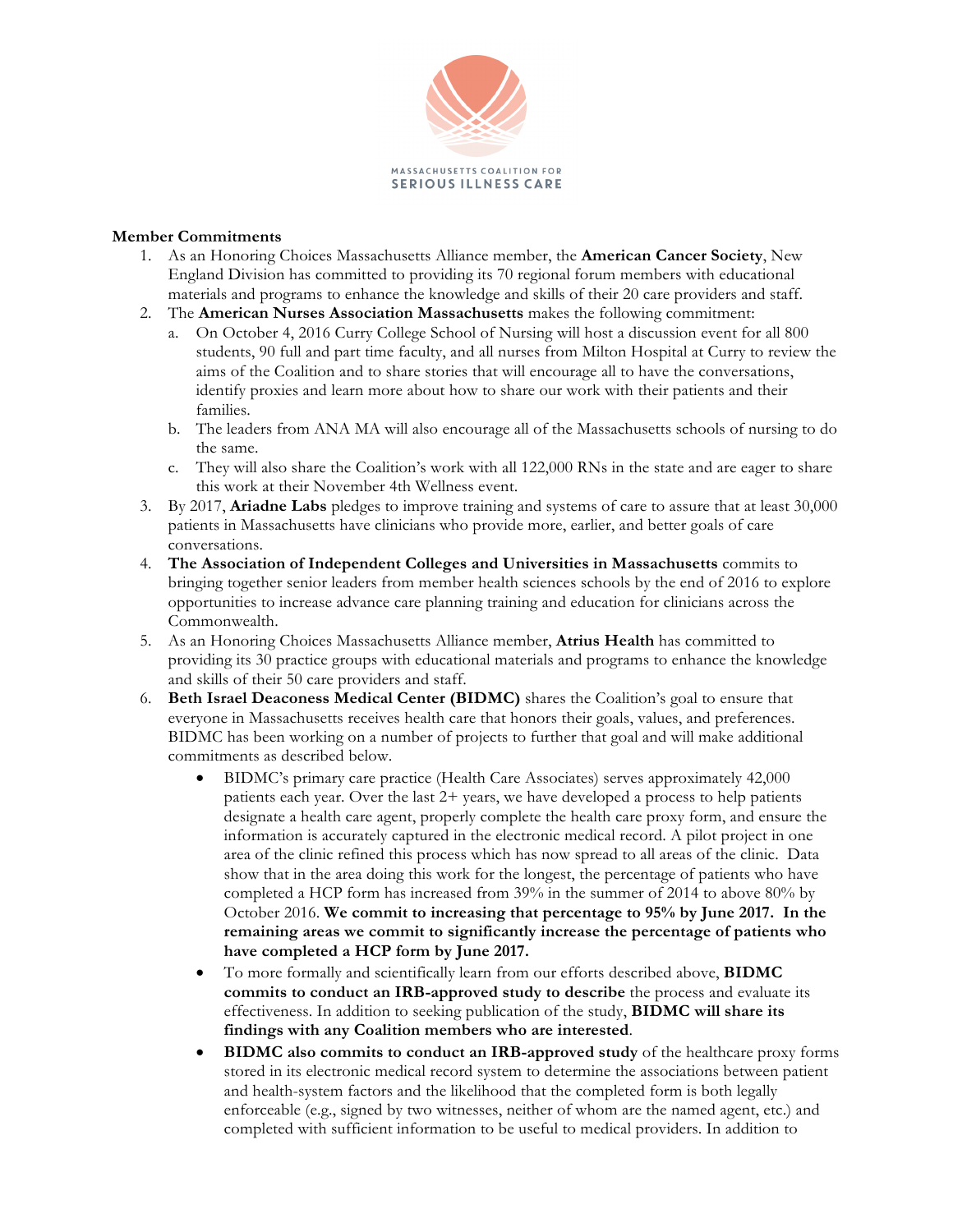

seeking publication of the study, **BIDMC will share its findings with any Coalition members who are interested**.

- As a teaching hospital of Harvard Medical School, BIDMC plays an important role in the education of future physicians. **BIDMC commits to teaching all internal-medicine residents how to communicate with patients about advance care planning and serious illness, which will include a session at regular intervals dedicated to understanding the importance of a health care proxy, how to complete the form, and how to counsel patients about planning a conversation with their named agent.** By exemplifying the work residents will better understand the benefits and challenges of advance care planning.
- 7. **Blue Cross Blue Shield of Massachusetts** commits to surveying all our employees about health care proxy completion, to offer training and advance care planning resources to all associates and support 100% of associates who are interested and ready to complete health care proxies. BCBSMA further commits to launching an advance care planning learning module on our wellness platform, which is available to more than 1.5 million BCBSMA members, by the end of 2016.
	- a. BCBSMA is also an Honoring Choices Alliance member committed to providing its 3700 employees with educational materials and programs to enhance their knowledge and skills in order to make a personal health care plan.
- 8. As an Honoring Choices Massachusetts Alliance member, **Cape Cod Healthcare** has committed to providing to providing its 75 collaborating groups with educational materials & programs to enhance the knowledge & skills of their 375 care providers and staff.
- 9. As an Honoring Choices Massachusetts Alliance member **Caregiver Homes / Seniorlink** has committed to providing its 15 branches with educational materials and programs to enhance the knowledge and skills of its 141 care providers and staff.
- 10. **Commonwealth Care Alliance** embraces the importance of shared decision-making and our absolute responsibility to ensure that patient and family decisions around serious illness and end of life care are enabled, realized and supported. To this end, Commonwealth Care Alliance pledges to: Develop individualized care plans with all of our members that incorporate and recognize their needs for medical, behavioral health, and social supports that are focused on the individual member and their family at all points along the trajectory of their care pathway. We will stay engaged throughout our members' lives, supporting them fully, respectfully, and in the place of their choice, with such supports embedded through every aspect of our model of care. In cases of serious and end of life illness, work tirelessly to determine the place, context, and level of care that members and their families desire and to both deliver and partner with other health care and social support providers to guarantee that member autonomy and voice is foremost at all times. We will honor our members' choices and keep the promises we have made.
- 11. **Conversation Project** commits to increasing awareness about the importance of having end-of-life care conversations with loved ones and clinicians by holding fifty community conversation workshops/educational programs for both the public and health care organizations.
- 12. We at **End With Care** are pleased and honored to be members of the Coalition and commit to the following activities to advance the Coalition mission and goals:
	- a. We will create a presence on our website for the Coalition, and we will state the mission and goals of the Coalition as they appear in the "Core Message" document.
	- b. Every grant application proposal that we file will include a description of the Coalition and our intent to use the grant award to work in collaboration with other Coalition members toward common goals and specific targets.
	- c. In any of the email blasts to our various stakeholders during 2016 and ongoing, we commit to including a statement about the Coalition and the importance of this collaboration.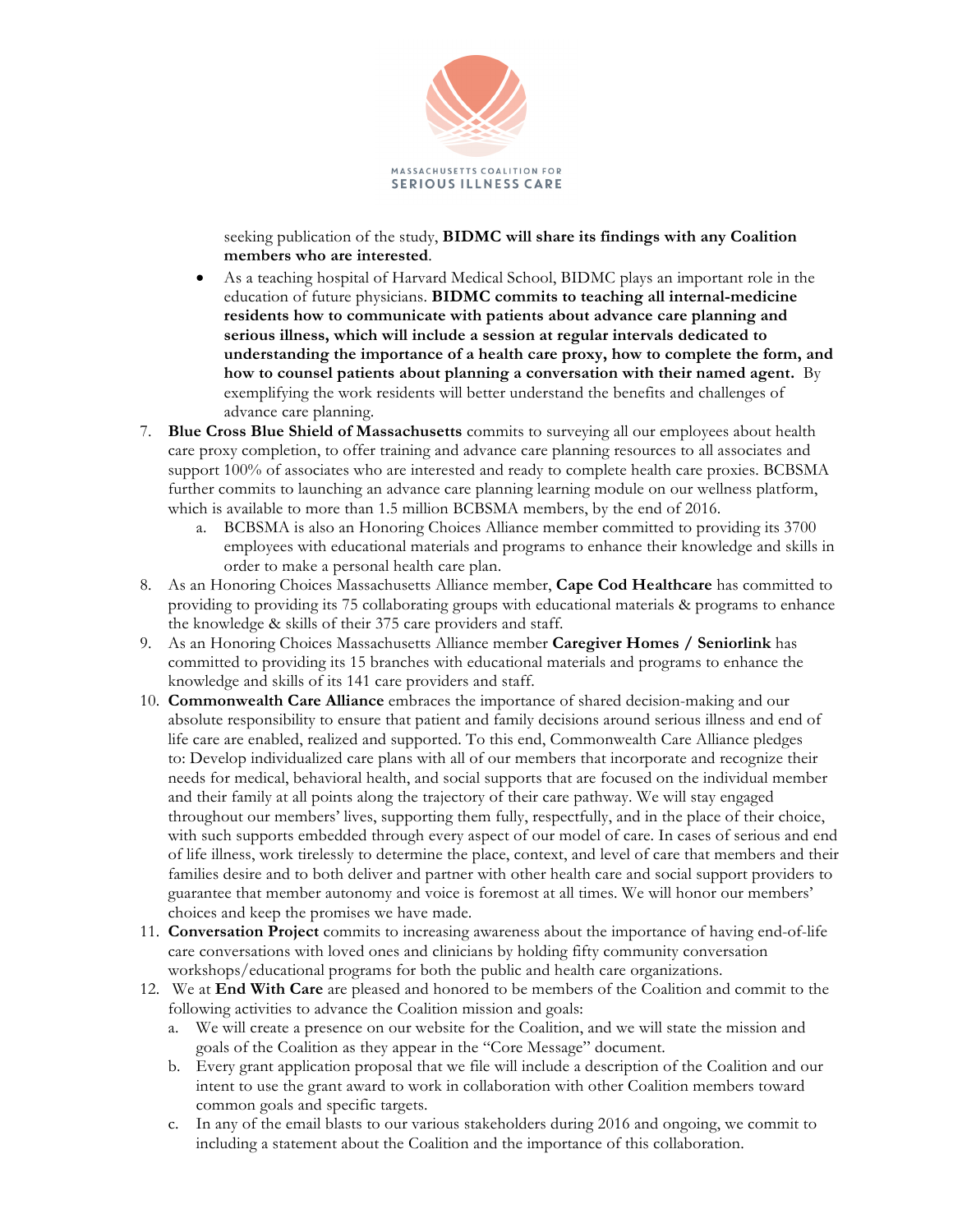

- d. The final stated goal of the Coalition is the following: All Massachusetts health care providers have systems in place to share patient goals, values and preferences across care settings, to ensure they are accessible regardless of place of care. At End With Care, we believe that we will contribute to the achievement of this goal by providing this free, online portal to information regarding services and supports, a community forum for issues and best practices, and a source for original and creative content on news and topics regarding end of life care.
- 13. **Greater Boston Interfaith Organization** commits to continue to work with the Conversation Project to get as many of our 40 or so congregations to do the initial training, as well as for those who have completed the initial 2 sessions and who manifest a desire to go further to support congregants in their Serious and Advanced Illness care and planning efforts—that we would aim to work with Conversation Project to plan some follow-up sessions tailored to the needs and desires of those congregations.
- 14. **Hebrew Senior Life (HSL),** an Alliance Partner of the Massachusetts Coalition for Serious Illness Care, commits to 100% participation from its entities in support of the Coalition's goals. As such, each entity will develop an entity-specific pilot focused on person-centered efforts aligning the delivery of care with values and preferences for patients, residents, family members and staff. HSL commits to creating a series of HSL best practices by December, 2017 through the inventory of current tools and learning from each entity's pilot.

Actionable first steps include:

- o Receive approval from Senior Leadership Team (September 2016)
- o Create a consultant body/resource to the HSL organization with a set of goals and outcome measurement tools for HSL pilots (October 2016)
- o Announce the effort to senior staff, generate awareness and buy-in (October 2016)
- o Lou announces the effort to entire HSL organization and external key audiences (November 2016)
- o Steering committee creates an inventory of existing best practices/tools/efforts (November 2016)
- o Steering committee member to meet with each entity to get leadership buy-in and shape an outcome driven/measurable pilot, engaging patients/residents, families and staff (November 2016)
- o Provide mid-year updates on efforts at annual Coalition gathering (May 2017)
- o Create/establish HSL best practices based on the outcomes of pilots (December 2017)
- Shape next step based on learning
- 15. **Home Care Alliance of Massachusetts** commits to: providing ACP planning conversation and documentation support to its member federally certified home health agencies so that within one year no less than 20% will have incorporated such into their workflow for all Medicare patients.
	- a. Also an Honoring Choices Alliance member, the Home Care Alliance of Massachusetts has committed to providing their 185 member organizations with educational materials and programs to enhance the knowledge and skills of their 600 care providers and staff.
- 16. **Honoring Choices Massachusetts** commits to developing and supporting 6 Community Partner Regional Networks in Metrowest-Greater Boston, North Shore, South Shore, Worcester, Springfield, and Cape Cod, where health care providers and community groups work together to coordinate a continuum of proactive and quality care, and create safer, sustainable care transitions for adults and families in their region, by December 2018.
	- a. **Also,** the Honoring Choices Massachusetts Alliance Partners are working together to create a unified health care planning language and Massachusetts tools to help engage adults and families in planning discussions and connect them to person-centered care. The 16 Alliance Partners commit to providing their 2766 member organizations and groups with educational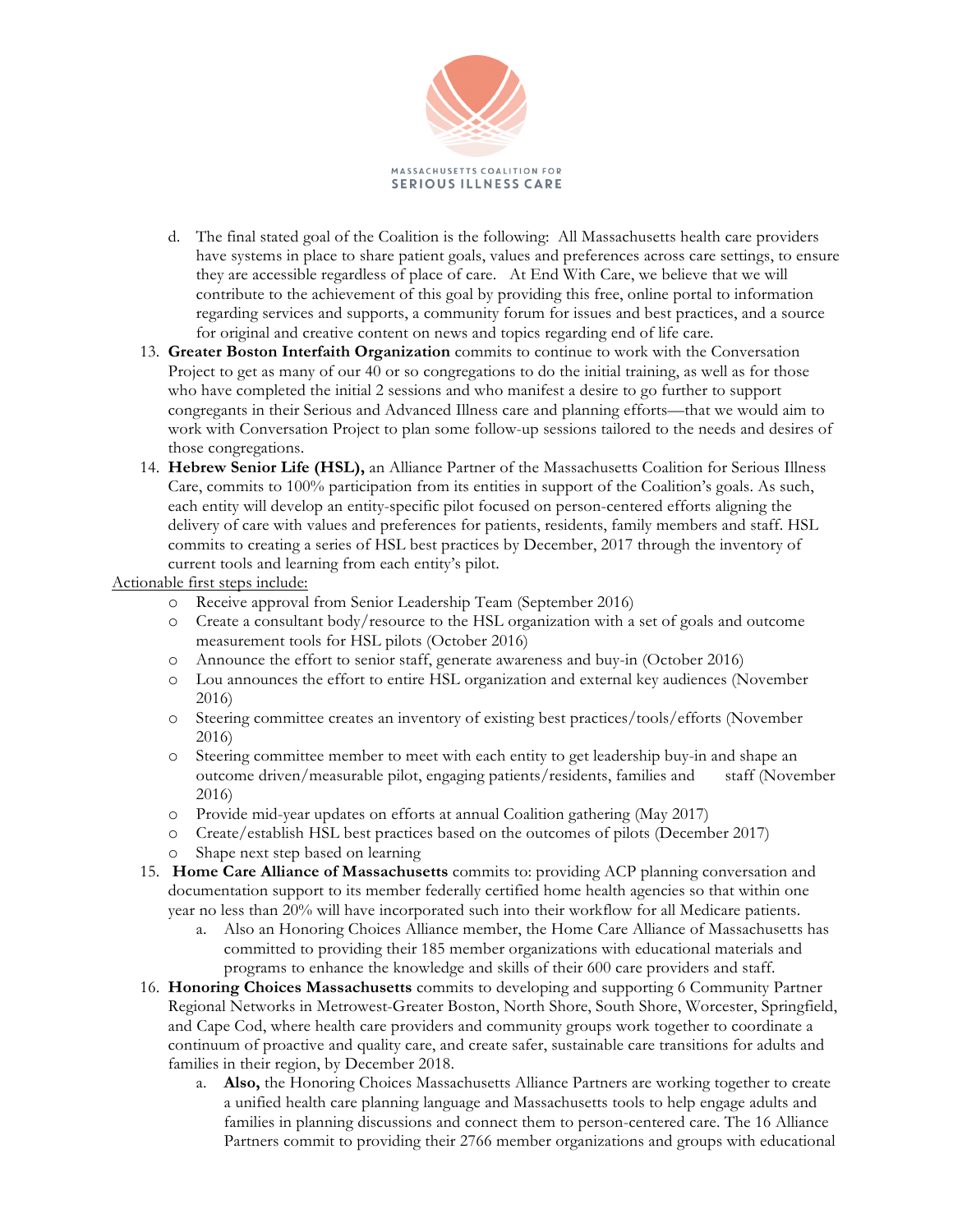

materials and programs to enhance the knowledge and communication skills of their 10,647 care providers, staff and employees by December 2017.

- 17. **HopeHealth** commits to educate clinicians, community agencies and consumers on advance care planning through programs offered by Hope Academy. During the second quarter 2016, we trained 672 people, 562 of whom were clinicians and 110 were members of the community. Some of the courses we conducted were Shifting Hope, MOLST, The Road We Are All On, and Five Wishes.
- 18. **Hospice and Palliative Care Federation of Massachusetts** commits to building a searchable, informative, palliative care database for consumers and professionals by 2017.
	- a. Also an Honoring Choices Alliance member, Hospice & Palliative Care Federation of Massachusetts has committed to providing their 800 member organizations with educational materials & programs to enhance the knowledge & skills of 400 care providers & staff.
- 19. As an Honoring Choices Massachusetts Alliance member**, LeadingAge Massachusetts** has committed to providing their 196 member organizations with educational materials and programs to enhance the knowledge and expects that at least 40 of their provider members will participate in webinars and training. In addition, we will reach out to 100% of LeadingAge MA members to discuss and share how they can participate in this initiative. Volunteers have initiated phone calls with more than 90 provider members (and have engaged in conversations with close to 50 of them to date). During the calls, volunteers are informing members of resources available (such as Honoring Choices tools, Conversation Project, and now the Coalition for Serious Illness Care website), asking about practices that providers are engaged in regarding person-centered health care planning, and asking members what one step they can take toward the Coalition's goals in the year ahead.
- 20. **The Institute for Healthcare Improvement (IHI)** is strongly committed to advancing the Coalition's goals. In addition to being directly involved in the group's leadership, IHI will also:
	- offer sessions to all IHI staff on the Coalition's goals and how to use The Conversation Project toolkits to work with their friends and loved ones;
	- include several sessions at the IHI Forums and Summits focused on sharing the goals and tools widely; and
	- partner with the Coalition to share IHI's online course on end-of-life care. This course is offered free to both students and clinicians.
- 21. We, the **Massachusetts Coalition for the Prevention of Medical Errors**, commits to working with Coalition members to improve palliative care for patients with serious illness –with initial focus on inpatient care and discharge planning- and integrate this effort with existing work on palliative care (to avoid duplication/ confusion/burdens for participants). As Co-Chair of the Care Transitions Steering Committee, the Coalition Executive Director (with Lorraine Schoen from MHA – the other Co-Chair) is also keeping Palliative Care/Serious Illness Care an ongoing agenda item for communication and coordination among members of that group.
	- a. Also an Honoring Choices Alliance member, the Massachusetts Coalition for the Prevention of Medical Errors has committed to providing their 65 member organizations with educational materials and programs to enhance the knowledge and skills of their 1000 care providers and staff.
- 22. As an Honoring Choices Massachusetts Alliance member, **the Massachusetts Conference of the United Church of Christ** has committed to providing their 369 churches with educational materials and programs to enhance the knowledge and skills of 738 congregation members.
- 23. As an Honoring Choices Massachusetts Alliance member, **the Massachusetts Executive Office of Elder Affairs, Home and Community Programs** has committed to providing their 26 ASAP's with educational materials and programs to enhance the knowledge and skills of their 500 care providers and staff.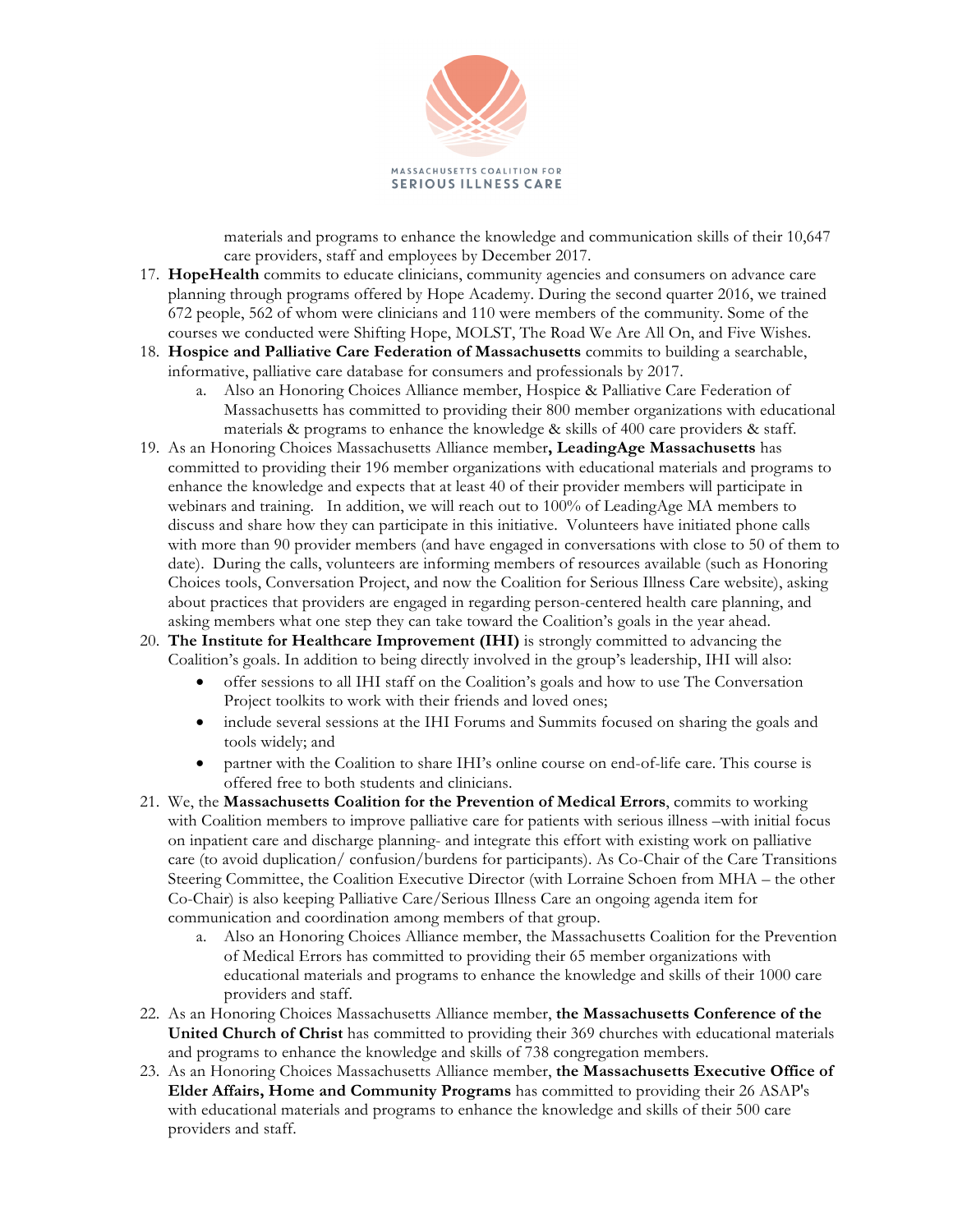

24. **Massachusetts General Hospital** has embarked on a multi-year initiative, known as the Program in Palliative Care Education. The goal of the program is to develop interdisciplinary practice models for the key pillars of our palliative care strategy: 1) primary palliative care education, 2) advance care planning, and 3) patient engagement.

Priority actions include:

- Primary Palliative Care Education Develop core competencies, training modules and skill building to educate front-line clinicians.
- Advance Care Planning Provide education to clinicians to give them the knowledge and tools to engage in high quality advance care planning conversations.
- Patient Engagement Develop programs to educate patients and families about palliative care and to empower them to have their palliative care needs met.
- 25. The **Massachusetts Health Policy Commission** is committed to the goal of the Massachusetts Serious Illness Care Coalition, that health care for everyone in Massachusetts is in accordance with their goals, values and preferences at all stages of life and in all steps of their care. We are advancing this goal through a number of policy and programmatic work including our investment programs (CHART and the Innovation Investment), our ACO certification program, and our research agenda.
	- a. A number of our CHART awardees are focused on addressing serious illness care and planning as a means to achieve their goal of reducing readmissions. See below for more detail.
	- b. The HPC will award a number of investments during two rounds of competitive funding for the Innovation Investment fund to eligible applicants, with the intention of implementing rapid, creative transformations in existing systems. Providers, provider organizations, and carriers that demonstrate their commitment to creating sustainable, innovative strategies through collaboration by targeting a challenge area together may apply for funding. One of the 8 challenge areas that applicants may submit a proposal for is an innovation to improve serious illness care.
	- c. The HPC board recently approved the design of the ACO certification program. While patient-centered and designed care is an overall value that underpins the care delivery program, the HPC included a mandatory question for all systems seeking certification on if and how they support advanced illness care.
	- d. The HPC has a focus on end of life care in our 2016 research agenda and plans to release research on the topic that presents novel analyses on the variation of costs and service utilization at the end of life for Medicare beneficiaries in Massachusetts. The HPC commits to continuing to track relevant claims-based measures in its annual dashboard.
- 26. We, the **Massachusetts Hospital Association**, commits to educating our members (including hospitals, physician practices, and other provider types) in the appropriate use of advance care planning and palliative care following current state and other coalition requirements and policies by April 2017.
	- a. Also an Honoring Choices Alliance member, Massachusetts Hospital Association has committed to providing their 100 hospitals and member organizations with educational materials and programs to enhance the knowledge and skills of their 200 care providers and staff.
- 27. We, the **Mass Home Care Association**, commit to engaging one-third of all our employees and board members  $(\sim 1,000)$  people to: 1) have a discussion with someone willing to become their health care agent 2) sign and complete a Health Care Proxy form 3) give that Proxy form to their PCP, and 4) have a discussion with their PCP about their preferences, goals, and values for care if they were facing a serious and advancing illness.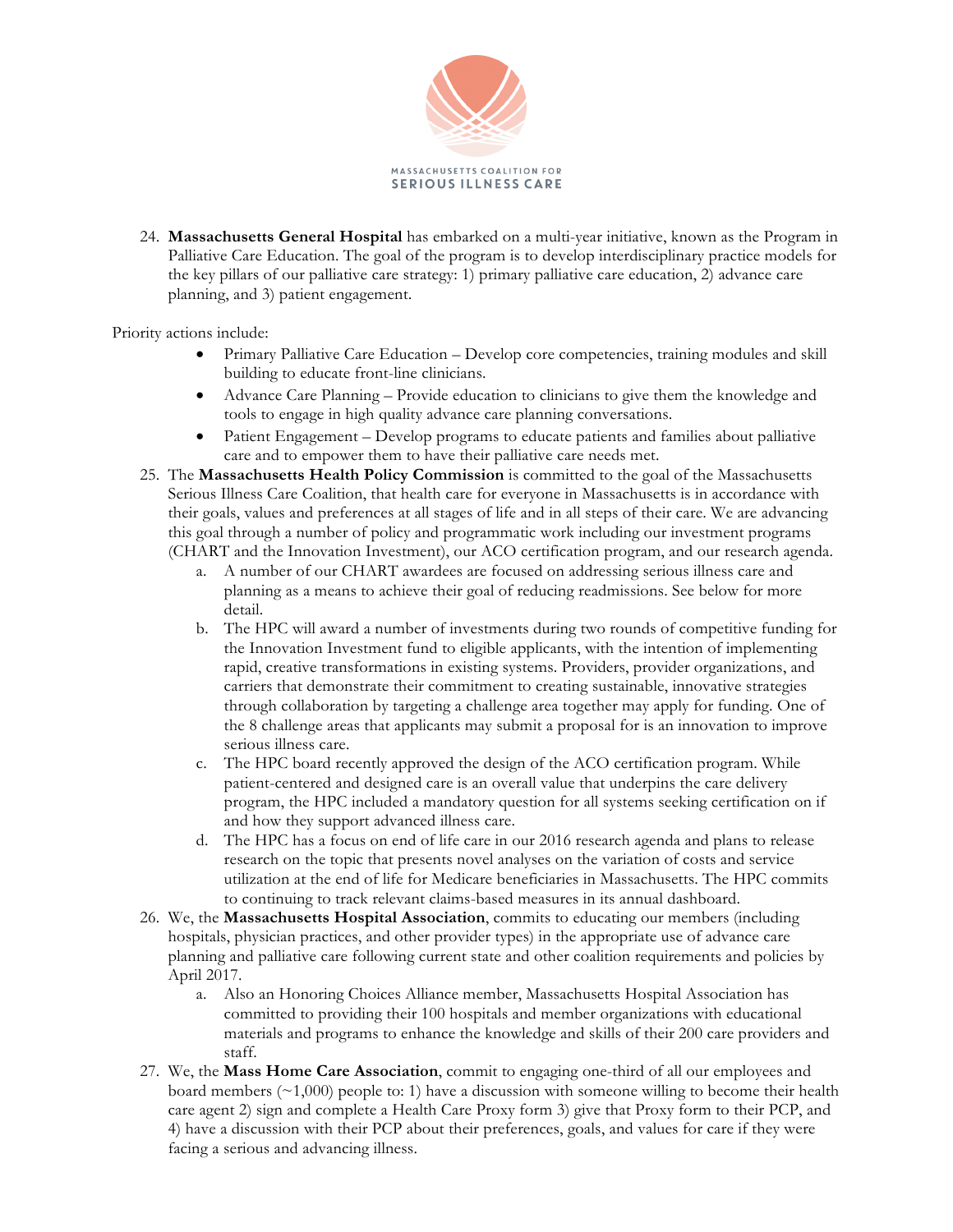

- a. Also an Honoring Choices Alliance member, Mass Home Care has committed to providing their 26 ASAPs with educational materials and programs to enhance the knowledge and skills of their 1000 care providers, board of directors and staff.
- 28. We, the **Massachusetts Assisted Living Facilities Association,** commits to providing at least one educational session or resource for members regarding advance care planning and health care decision making by December 31, 2016.
	- a. Also an Honoring Choices Alliance member, Massachusetts Assisted Living Facilities Association has committed to providing their 225 assisted living residences and member organizations with educational materials and programs to enhance the knowledge and skills of their 675 care providers and staff.
- 29. **Massachusetts Association for Mental Health** is prepared to convene stakeholders in the mental health community, including persons with lived experience, families, clinicians/providers, and legal advocates to discuss the sensitive issue of end of life planning. Our task would be to assist the mental health stakeholder community in framing an approach to addressing the need for identifying decision makers, establishing conversations on individual goals for end of life care, and determining unique training issues for clinicians caring for persons with major mental health conditions who are facing end of life care decisions. The MAMH Board has representatives of the key stakeholder groups, and we would begin the conversation with the Board before convening a larger group. Once the mental health stakeholder community framed an approach, we would want to work closely with the Coalition to discuss the findings and might seek support to take steps to implement the identified approach.
- 30. We, the **Massachusetts Medical Society** (MMS), will provide resources on designating a health care agent to our Board of Trustees members so that they may demonstrate leadership and personal commitment and, in turn, encourage colleagues, family members, and patients. Our goal is at least a 90% completion rate by the Board members by June 2017. We, the MMS, commit to surveying our membership regarding training on advance care planning and serious illness by the end of 2016 and thereafter providing educational resources to our members and encouraging participation in training. We, the MMS, commit to providing regular educational information on the benefits of completing a health care proxy to all employees between January and December of 2017, with a goal of a 50% increase in employees' self-reported execution of health care proxy forms.
- 31. **MACIPA** has made a commitment to train all of its Primary Care Physician members and interested Specialists in the Serious Illness Communication Protocol; MACIPA is devoting its 2016 Primary Care Physician Forum series to "Conversations in Serious Illness." These trainings have already been held for primary care and will be offered to cardiology, oncology and pulmonology.
- 32. As an Honoring Choices Massachusetts Alliance member, **the Massachusetts Senior Care Association and Massachusetts Senior Care Foundation** has committed to providing their 420 members organizations with educational materials & programs to enhance the knowledge and skills of 1260 care providers and staff.
- 33. As an Honoring Choices Massachusetts Alliance member, **New England Quality Innovation Network-Quality Improvement Organization** has committed to providing their 150 care transitions organizations and members with educational materials and programs to enhance the knowledge and skills of their 45 care providers and staff.
- 34. **Nina Rosenberg Consulting, in conjunction with the Families and Friends of 100 Centre Street and Hebrew Senior Life's (HSL) Center Communities of Brookline (CCB),** will coordinate gathering information from family caregivers about their interactions with health care providers and systems while functioning in the role of health care agent. The overall purpose will be to help identify healthcare system issues, barriers, as well as best practices that have had an impact on their ability to ensure that their loved one's wishes are heard and respected. This project will be initiated in September, with the goal of interviewing a minimum of 15 family members by December